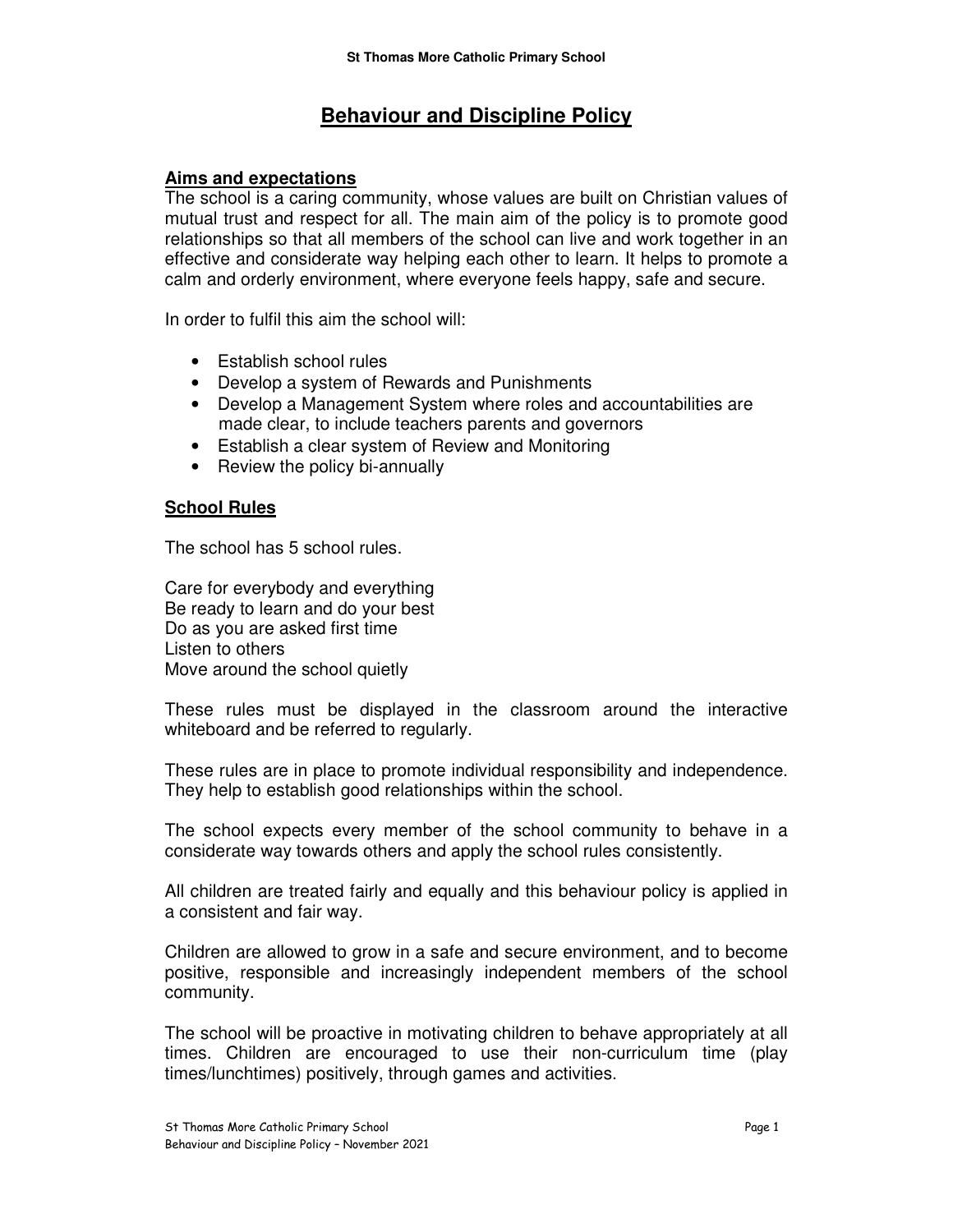The school rewards good behaviour, as it believes that this will develop an ethos of kindness and co-operation. The rules are designed to promote good behaviour, rather than merely to deter anti-social behaviour.

#### **Rewards and Sanctions**

Rewards

The school has clear routines and expectations for the behaviour of pupils across all aspects of school life, not just in the classroom and acknowledges all the efforts and achievements of the children, both in and out of school Children are praised and rewarded for good behaviour in a variety of ways:

Staff congratulate children;

Headteacher stickers and awards are presented to pupils who have shown excellent behaviours in school.

Teachers give children smilies;

Pupils are awarded a Bronze, Silver, and Gold certificates based on the number of smilies they acquire.

Platinum awards are rewarded with a St Thomas More Achievement All Stars bracelet.

| Level         | Number of smilies | Expected to be earned by         |
|---------------|-------------------|----------------------------------|
| <b>Bronze</b> | 100               | End of Autumn Term               |
| Silver        | 200               | End of Spring Term               |
| Gold          | 300               | End of Summer Term               |
| Platinum      | $400+$            | Term<br>of Summer<br>End         |
|               |                   | (exceptional<br>and<br>behaviour |
|               |                   | effort)                          |

Children are expected to listen carefully to instructions in lessons. If they do not do so their name is put on the board. They may also be asked either to move to a place nearer the teacher, or to sit on their own. (There is no need for an explanation as this will disrupt the lesson.)

Children are expected to try their best in all activities. If they do not do so their names are put on the board and they may be asked to redo a task.

#### **Sanctions**

The school employs a number of sanctions to enforce the school rules, and to ensure a safe and positive learning environment. Each sanction is appropriately and fairly employed to each individual situation.

If a child is disruptive in class, the teacher puts the child's name on the board and signposts the behaviour that they are looking for. Names are cleared off the board at the end of each session (Session  $1 -$  start of school until playtime, Session 2 – End of playtime until lunchtime, Session 3 – After lunch until home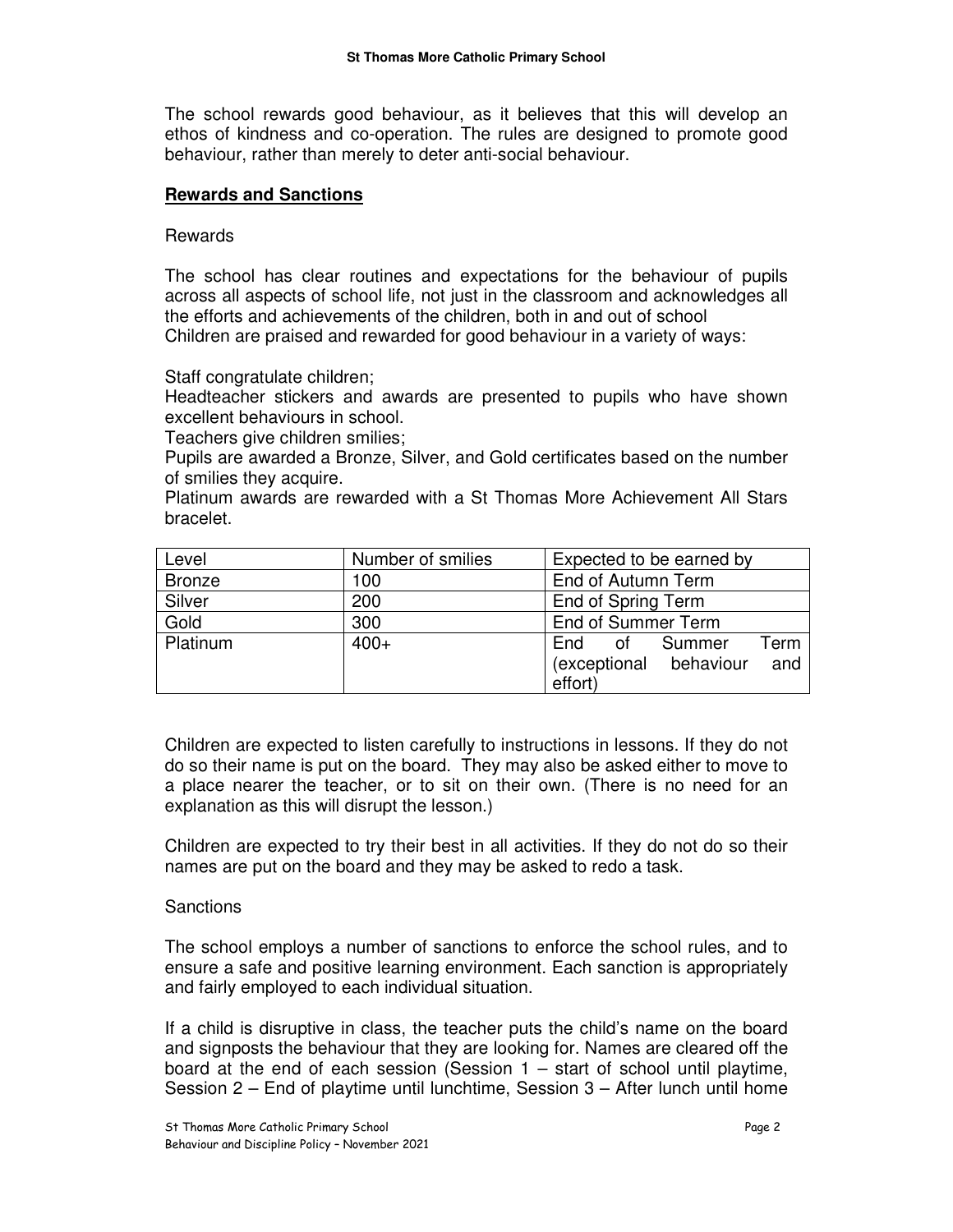time) thus giving each child the opportunity to change their behaviour and start again.

If the child continues to misbehave 2 more times, the child's name is underlined and then circled following other incidents of disruptive behaviour. The child is then sent to the Headteacher's office to be given a Demerit sheet. This Demerit sheet is completed by the teacher, clearly highlighting the disruptive behaviours shown in relation to the school rules. The class teacher gives the Demerit sheet to the parents/carers at the end of the day. Where a child is a 'free walker' a phone call home is made to ensure parents/carers are aware that a Demerit has been given. The Demerit form needs to be signed by the Parents/Carers and brought back to the Headteacher the following day to be signed. The Demerit is then filed in the behaviour folder and logged into CPOMS.

The safety of the children is paramount in all situations. If a child's behaviour endangers the safety of others, the class teacher stops the activity and removes the class from the room to keep the rest of the children safe. If a child threatens, hurts or bullies another pupil, the teacher reports the incident to the Headteacher and the child is punished.

If a child repeatedly acts in a way that disrupts or upsets others, the school will contact the child's parents and seeks an appointment in order to discuss the behaviour, and set up a contract with the parents/carers and child with a view to improving the behaviour of the child.

If an incident occurs in class where the teacher needs immediate help or support, s/he can send for a colleague using the RED CARD, which should be displayed prominently in the classroom. The child will then be removed from the classroom or the class will be removed, whichever is safest.

If a child misbehaves at lunchtime, the incident is recorded on CPOMs and the SaFE Officer/Headteacher will follow it up with sanctions. Any sanctions will be recorded on CPOMs.

The school does not tolerate bullying of any kind. If it is discovered that an act of bullying or intimidation has taken place, immediate action is taken to stop any further occurrences of such behaviour. While it is very difficult to eradicate bullying, everything is done to ensure that all children attend school free from fear.

### **The role of the class teacher**

The class teachers in the school have high expectations of the children in terms of their behaviour and attitude to learning, and they strive to ensure that all children work to the best of their ability.

They have a responsibility to ensure that the school rules are known and understood by the children and inform their behaviour. They will use PSHE time to discuss attitudes and social responsibility. All teachers and staff should be familiar with the systems of rewards and punishments within the school and apply them according to individual behaviour.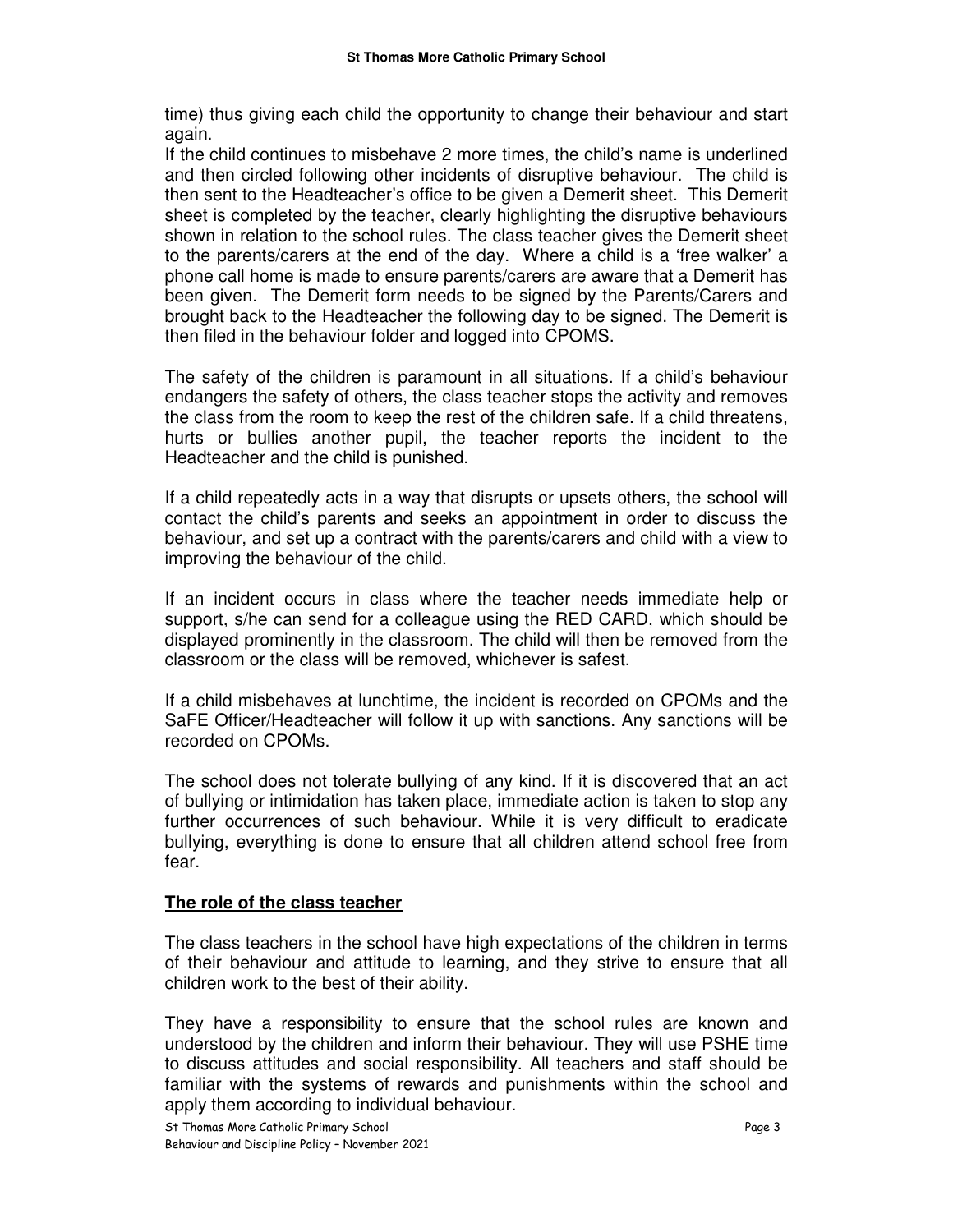If a child misbehaves repeatedly in class, a record is kept of all such incidents. (e.g. child has had name on the board once/twice in each session) In the first instance, the class teacher deals with incidents him/herself. However, if misbehaviour continues, the class teacher seeks help and advice from the Phase Leader, SaFE Officer, SEND Lead, Deputy Headteacher or the Headteacher.

When necessary, the class teacher liaises with external agencies to support and guide the progress of each child.

The class teacher reports to parents about the progress of their child in line with the whole–school policy. In consultation with the Headteacher, the class teacher may also contact a parent if there are concerns about the behaviour or welfare of a child.

## **The role of Lunchtime Supervisors**

Lunchtime Supervisors have the responsibility to ensure that the expected standards of behaviour and school rules are followed both in the dining room and on the playground. They will refer any child who misbehaves in their record book, which is passed on to the Senior Lunchtime Supervisor to report the behaviour on CPOMs. They also have a responsibility to provide the opportunity for worthwhile activities during the lunch break

### Special Education Needs

This department has a vital role to play in fostering good behaviour in school. The school will make every effort to avoid exclusion for children supported at School Action or School Action Plus under the SEN Code of Practice.

### **The role of the Headteacher**

It is the responsibility of the Headteacher, under the School Standards and Framework Act 1998, to implement the school behaviour policy consistently throughout the school, and to report to governors, when requested, on the effectiveness of the policy. It is also the responsibility of the Headteacher to ensure the health, safety and welfare of all children in the school.

The Headteacher supports the staff by implementing the policy, by setting the standards of behaviour, and by supporting staff in the implementation of the policy.

The Headteacher has the responsibility for giving fixed-term suspensions to individual children for serious acts of misbehaviour. For repeated or very serious acts of anti-social behaviour, the Headteacher may permanently exclude a child. Governors are consulted on all permanent exclusions. (see Appendix 1 for Fixed -term and permanent exclusions)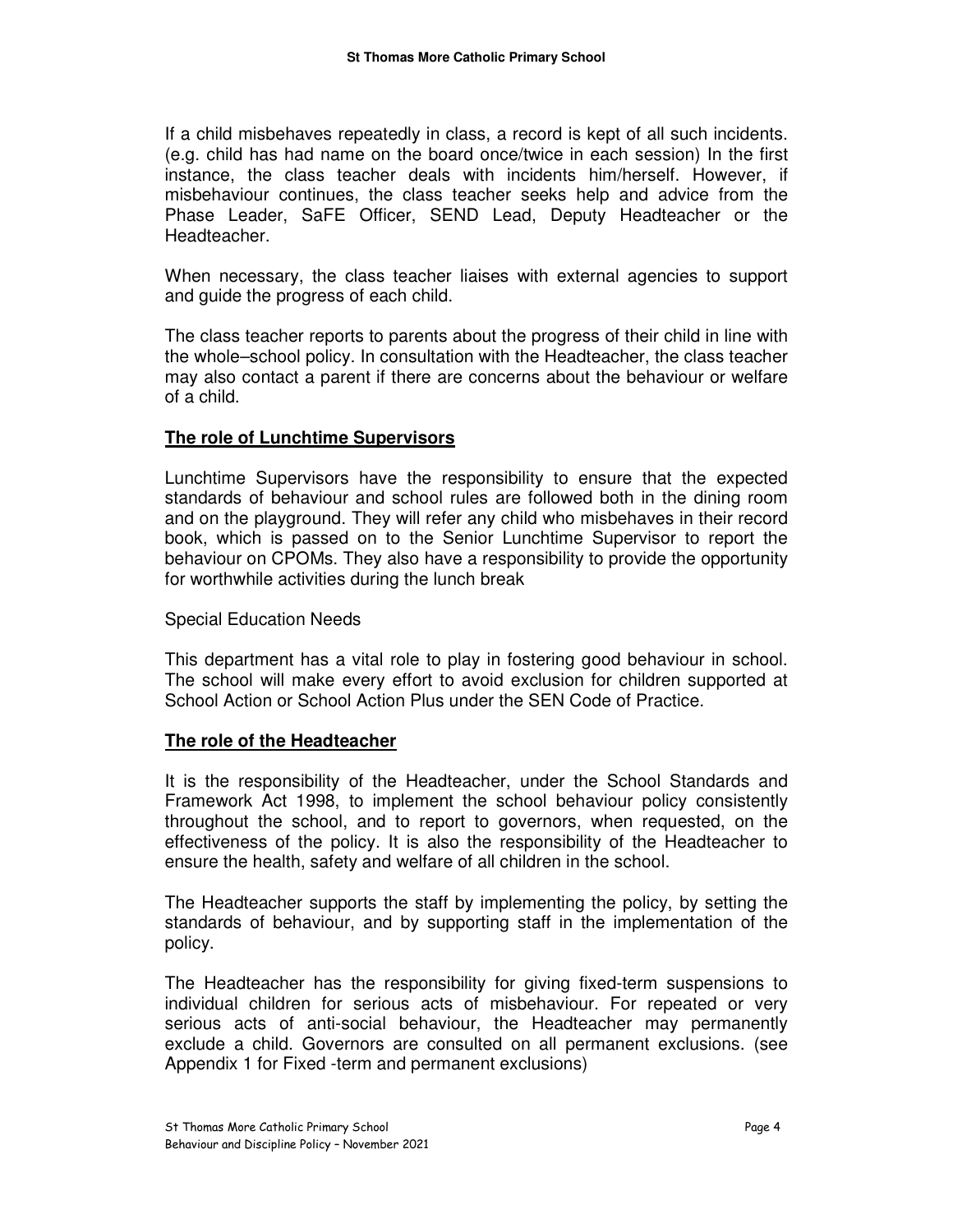## **The role of parents**

The school works collaboratively with parents/carers, so children receive consistent messages about how to behave at home and at school.

The school rules are explained on the school website, and parents/carers are expected to read these and support them.

Parents/carers are expected to support their child's learning, and to co-operate with the school, as set out in the Home–School agreement. The school tries to build a supportive dialogue between the home and the school, and parents/carers are informed immediately of any concerns about their child's welfare or behaviour after consulting the Headteacher.

If the school has to use reasonable sanctions to punish a child, parents should support the actions of the school. If parents have any concern about the way that their child has been treated, they should initially contact the class teacher or the Headteacher. If the concern remains, they should contact the school governors. If these discussions cannot resolve the problem, a formal grievance or appeal process can be implemented.

## **The role of governors**

The governing body has the responsibility of setting down these general guidelines on standards of discipline and behaviour, and of reviewing their effectiveness. The governors support the Headteacher in carrying out these guidelines.

The Headteacher has the day-to-day authority to implement the school behaviour and discipline policy, but governors may give advice to the Headteacher about particular disciplinary issues. The Headteacher must take this into account when making decisions about matters of behaviour.

### **Monitoring**

The Headteacher monitors the effectiveness of this policy on a regular basis in consultation with all staff. S/he also reports to the governing body on the effectiveness of the policy and, if necessary, makes recommendations for further improvements.

All incidents of misbehaviour are recorded on CPOMs.

The Headteacher keeps a record of any pupil who is suspended for a fixedterm, or who is permanently excluded.

It is the responsibility of the governing body to monitor the rate of suspensions and exclusions, and to ensure that the school policy is administered fairly and consistently.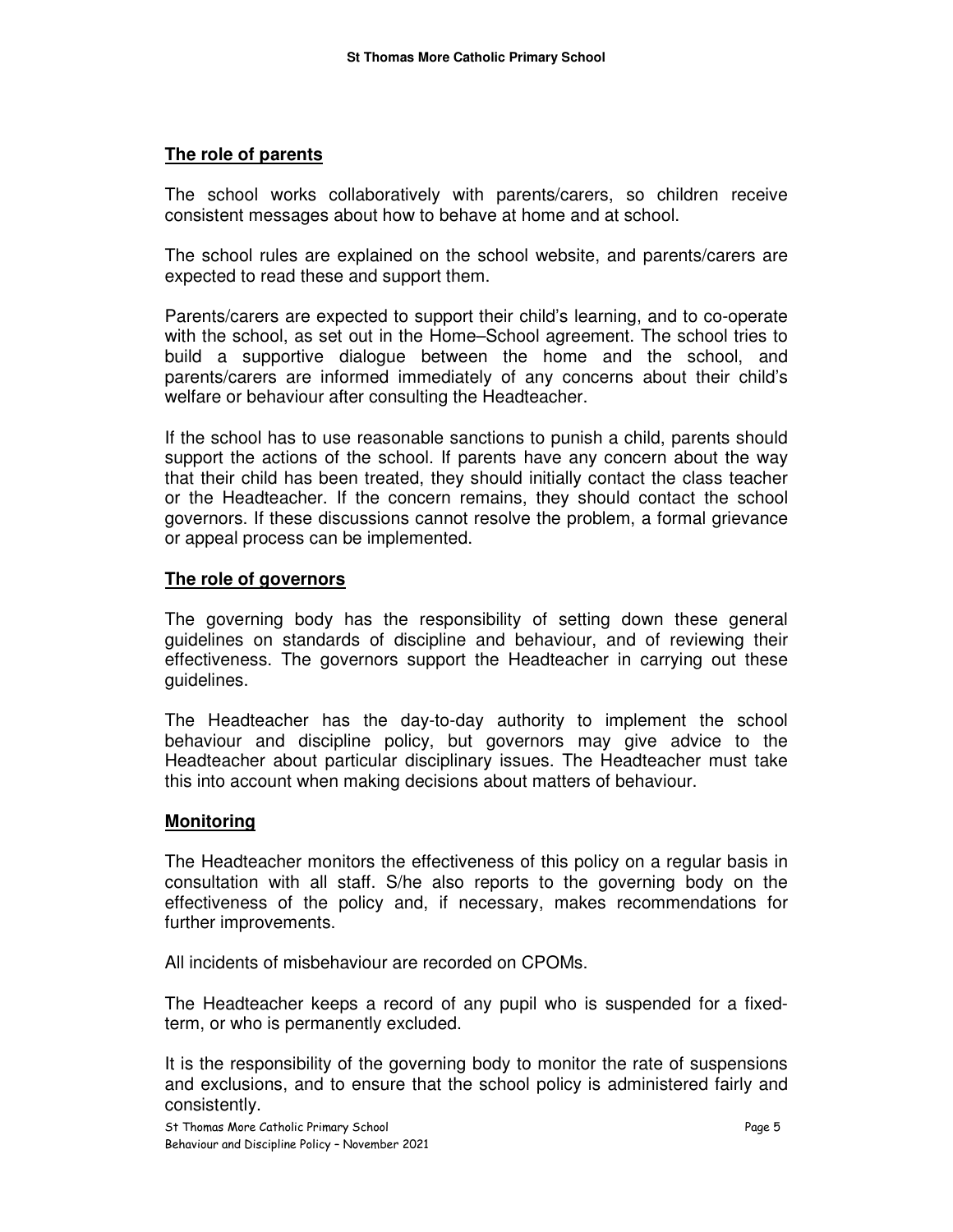#### **Review**

The governing body reviews this policy every two years. They governors may, however, review the policy earlier than this, if the government introduces new regulations, or if the governing body receives recommendations on how the policy might be improved.

Linked to other school policies such as:

Safeguarding Policy CiC Policy SEND Policy Anti-Bullying Policy

**Date: 5th November 2021** 

**Date to be reviewed: November 2023**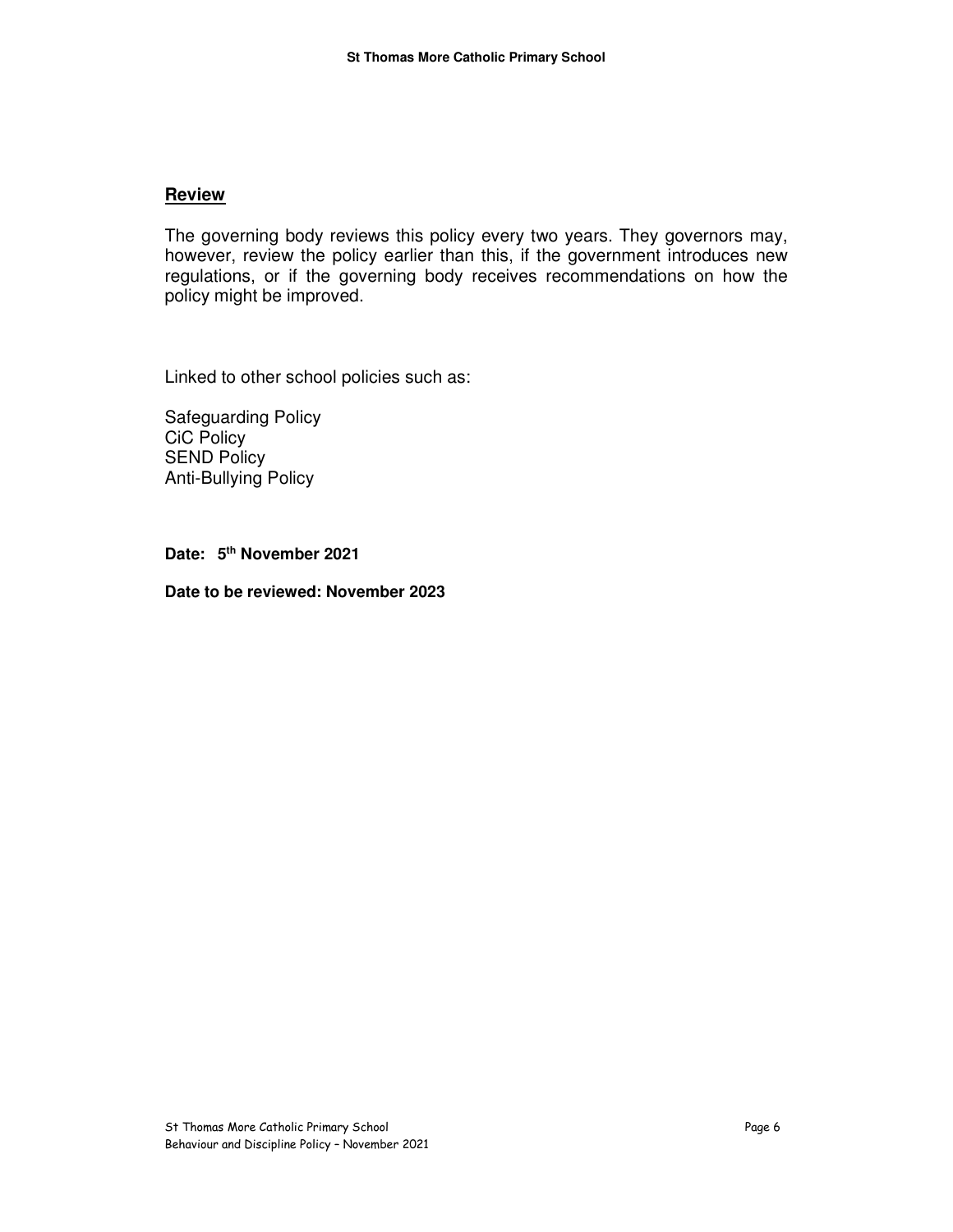## Appendix 1

Only the Headteacher (or the acting Headteacher) has the power to exclude a pupil from school. The Headteacher may exclude a pupil for one or more fixed periods, for up to 45 days in any one school year. The Headteacher may also exclude a pupil permanently. It is also possible for the Headteacher to convert a fixed-term exclusion into a permanent exclusion, if the circumstances warrant this and the governors are in agreement.

If the Headteacher excludes a pupil, s/he informs the parents immediately, giving reasons for the exclusion. At the same time, the Headteacher makes it clear to the parents that they can, if they wish, appeal against the decision to the governing body. The school informs the parents how to make any such appeal.

When the Head teacher permanently excludes a child, the letter informing the parent of exclusion should mention the parent's right to see and have a copy of their child's school record upon written request to the school.

The Headteacher informs the Local Authority, the CEO of the Trust and the governing body about any permanent exclusion, and about any fixed-term exclusions beyond five days in any one term.

The governing body itself cannot either exclude a pupil or extend the exclusion period made by the Headteacher.

The governing body has a Discipline committee, which is made up of between three or five members. This committee considers any representations made by parents following a fixed term exclusion.

When the Discipline Committee meets to consider permanent exclusion, they consider the circumstances in which the pupil was excluded, consider any representation by parents and the Local Authority, and consider whether the pupil should be reinstated.

If the Governors' Discipline committee decides that a pupil should be reinstated, the Headteacher must comply with this ruling.

### **Covid 19**

From March 2020, the global Covid-19 pandemic has led to a change in how we define some of our children's behaviour in school and our assessment as to whether these are difficult or dangerous, particularly where a child or young person's behaviour could cause an increased risk to their own health or the health of others. Examples of this might include (but are not limited to):

• spitting